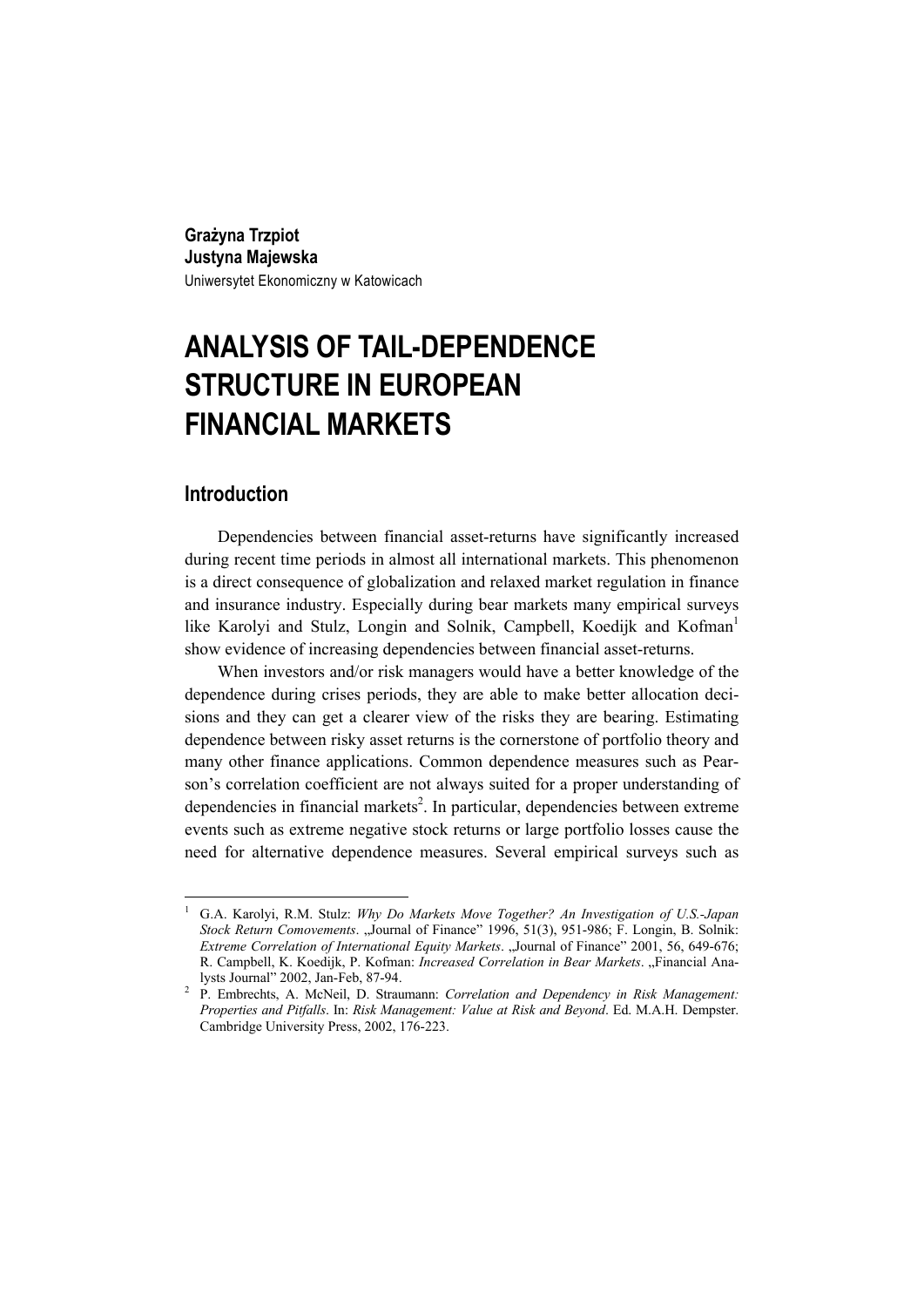Ané, Kharoubi<sup>3</sup> and Malevergne, Sornette<sup>4</sup> exhibited that the concept of *tail dependence* is a useful tool to describe the dependence between extremal data. Tail dependence is described via the *tail-dependence coefficient* introduced by Sibuya<sup>5</sup>.

Investigating stock markets is relevant, because institutional investors (for example pension funds) often allocate more than 50% of their portfolios to stocks. So correct understanding of the dependence of asset process is important for proper risk measurement and portfolio diversification.

Motivated by these considerations in this paper we perform empirical analysis of extreme dependence between selected indices from Central and East Europe stock exchange markets, namely Polish WIG20, Hungarian BUX, Russian RTS, Czech PX50. Extreme dependence is defined as the dependence between extremely large returns. Central and Eastern European markets can become a very attractive option for global investors who want to diversify their portfolios internationally. We concern on the structure of dependence. Structure refers to dependence as symmetric or asymmetric, tail-dependent or tail-independent.

One objective of this paper is to present the proper procedure of analysis dependence structure between some financial instruments. Another objective is to test if asymmetric tail dependence between Polish WIG20, Hungarian BUX, Russian RTS and Czech PX50 (if exists) is statistically significant.

The paper is organized as follows. Section 1 describes briefly the most important properties of extremes in financial stock returns. Section 2 discusses tail dependence concept and outlines the estimation method. Section 3 describes concept of tail dependence. Section 4 discusses the empirical results.

# **1. Extremes in financial asset returns**

Stock prices can be used to gain significant insight into corporations. For observable asset prices we use daily data on the log-returns. An extreme return is a return that exceeds a certain preestablished threshold (normally, a high order (95% or 99%) conditional quantile, i.e. a value of return that is exceeded with low probability: 5% or 1%).

<sup>3</sup> T. Ané, C. Kharoubi: *Dependence Structure and Risk Measure*. "Journal of Business" 2003, 76, 411-438. 4 Y. Malevergne, D. Sornette: *Investigating Extreme Dependencies. Extreme Financial Risks* 

*<sup>(</sup>From Dependence to Risk Management)*. Springer, Heidelberg 2006.

<sup>&</sup>lt;sup>5</sup> M. Sibuya: *Bivariate Extreme Statistics I.* "Annals of Institute of the Statistical Mathematics" 1960, 11, 195-210.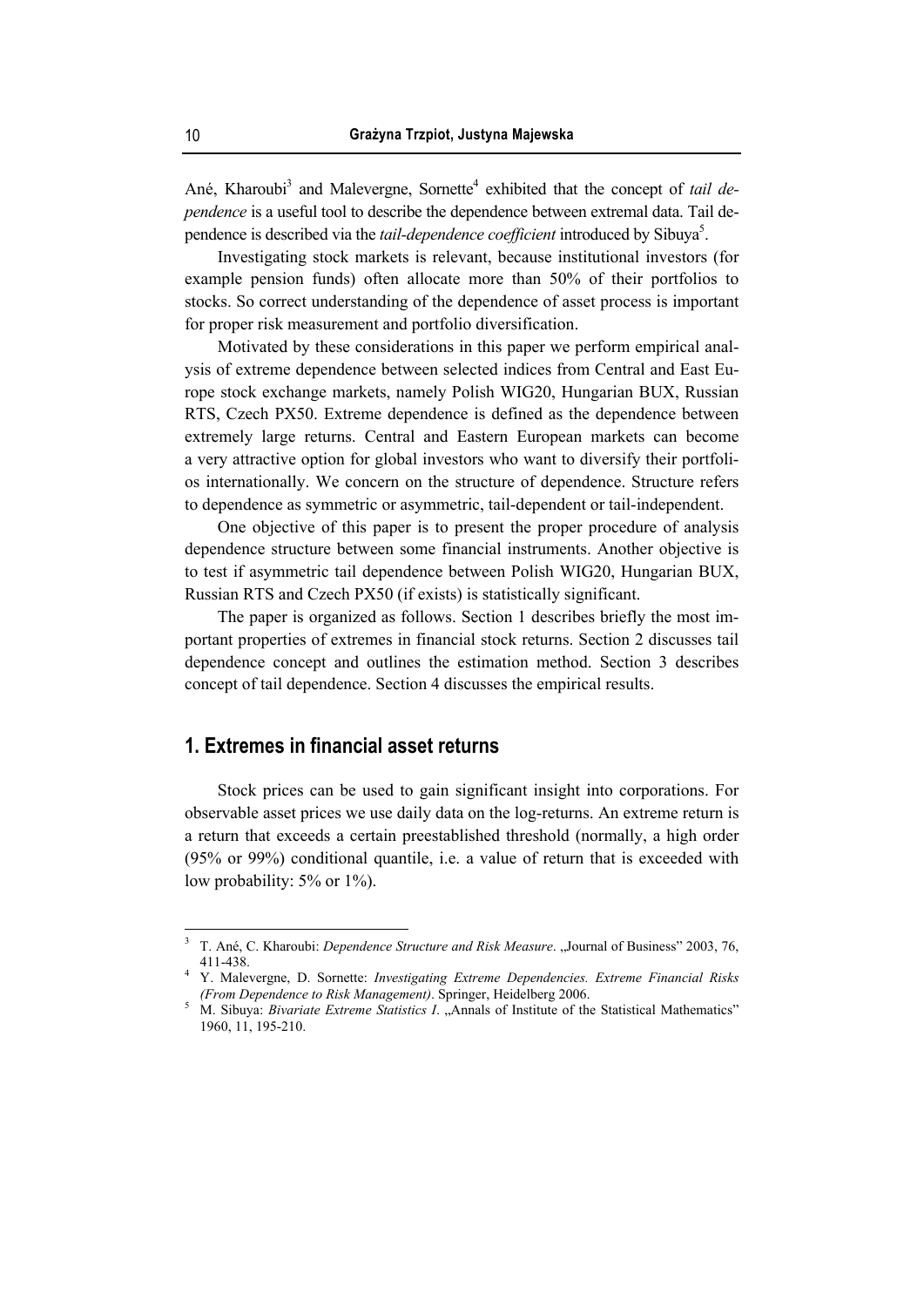The most important properties of stock returns are:

- ‒ gain-loss asymmetry: *rises are less than falls*,
- ‒ volatility clusters: *returns of high volatility keep together*.

Frequently, single extreme events like extremely large negative assetreturns (for example during a market crash or bear markets) account for most of companies. For investors building their portfolios globally the main goal is "(…) not to predict what or when – but instead be prepared and able to respond in an informed and planned manner to minimize the impact of a disruption" [Steven Culp, Global Managing Director, Accenture Risk Management].

Extreme value theory is the natural choice for inferences on extreme values. The classical extreme bivariate theory is concerned with the limit behaviour of  $(M_n(X), M_n(Y)) = (\max_{i=1,...n} X_i, \max_{i=1,...n} Y_i)$  as  $n \to \infty$ . Because of the definition, the marginals of  $(M_*(X), M_*(Y))$  belong to the generalized extreme value (GEV) distribution family. The general form of a generalized extreme value GEV distribution is  $GEV_{\mu,\sigma,\xi}(x) = \exp(-[1 + \xi \frac{x - \mu}{s}]^{-1/\xi})$  $GEV_{\mu,\sigma,\xi}(x) = \exp(-[1+\xi\frac{x-\mu}{\sigma}]^{-1/\xi})$  with  $\mu \in R$ ,  $\sigma > 0$ ,  $\xi \in R^6$ . To simplify the presentation,  $Coles^7$  assumes without loss of generality that  $F_X \equiv F_Y \equiv F$ , where  $F(\cdot)$  is the unit Frechet distribution, i.e.  $f(x) = F_y(x) = \exp(-\frac{1}{x})$  $F_X(x) = F_Y(x) = \exp(-\frac{1}{x})$ ,  $x \ge 0$ . The following theorem<sup>8</sup> characterizes the limit joint distribution of  $(M_n(X), M_n(Y))$ :

If  $P(M_n(X) \le nx, M_n(Y) \le ny) \xrightarrow[n \to \infty]{} G(x, y)$  where G is a nondegenerate distribution function, then  $G(\cdot, \cdot)$  takes the form  $G(x, y) = \exp(-V(x, y))$  with  $V(x, y) = 2 \tan(\omega/x, (1 - \omega)/y) dH(\omega)$ 1  $V(x, y) = 2 \int_0^{\pi} \max(\omega/x, (1-\omega)/y) dH(\omega)$  and *H* is a distribution on [0,1] with mean  $1/2$ .

<sup>6</sup> S. Coles: *An Introduction to Statistical Modeling of Extreme Values*. Springer, Berlin 2001. 7

Ibid.

<sup>8</sup> L. de Haan, S.I. Resnick: *Limit Theory for Multivariate Sample Extremes.* "Z. Wahrsch. Verw. Gebiete" 1977, 40, 317-337.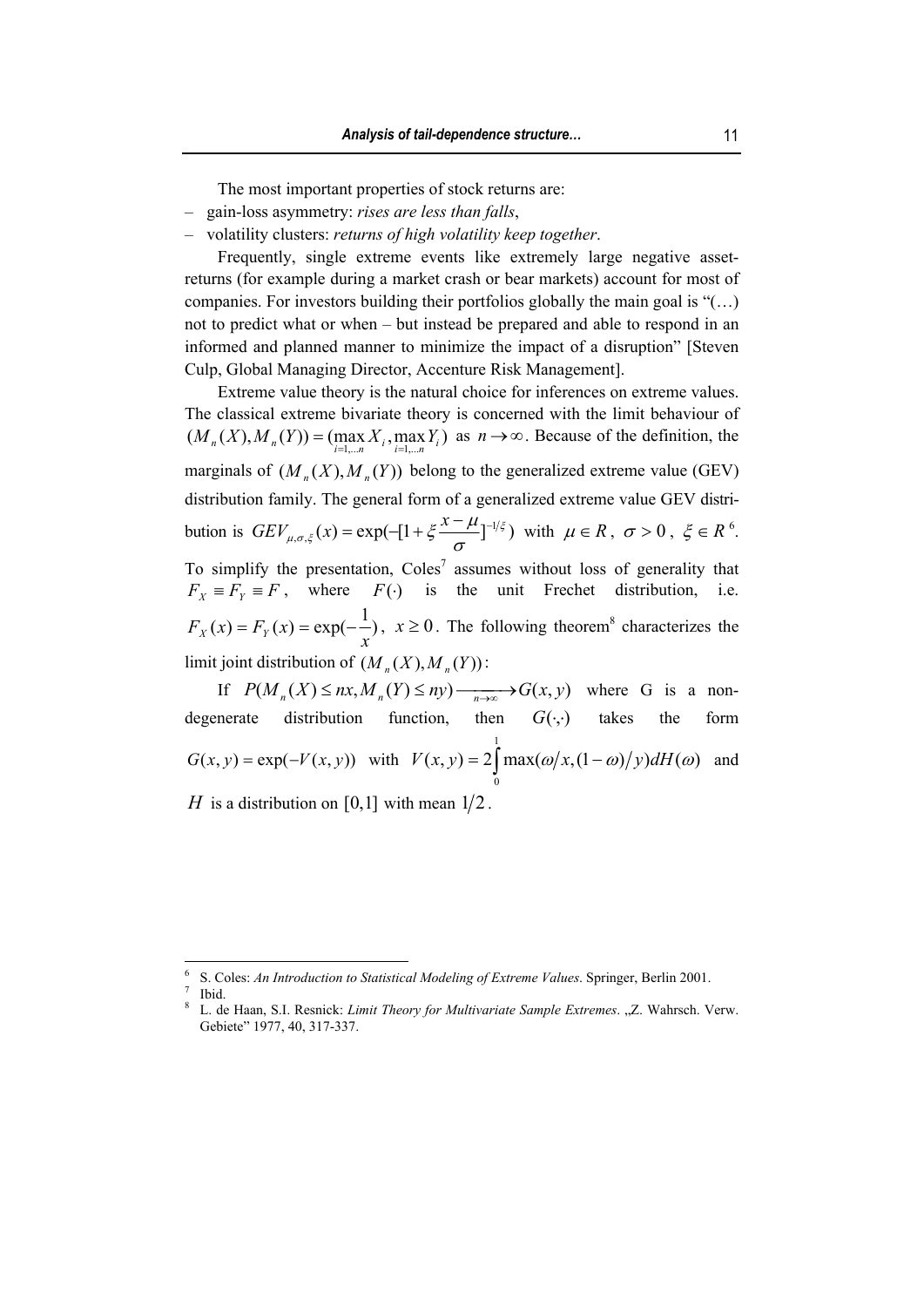# **2. Concept of tail dependence and copula**

The dependence between asset returns typically has pronounced nonlinear and time-varying features. In particular, the co-movement of asset prices tends to be stronger when returns are negative or when financial markets are more volatile $\degree$ . Also, the dependence does not disappear when returns take extreme (negative) values<sup>10</sup>.

These properties of asymmetric dependence and (lower) tail dependence invalidate the use of the Pearson's correlation coefficient as a measure of dependence. For the same reason the multivariate normal distribution is inappropriate for asset returns, as it implies symmetric dependence and tail independence $1$ .

The *tail dependence coefficient* is the probability that a random variable exceeds a certain threshold given that another random variable has already exceeded that threshold. The following approach, Sibuya<sup>12</sup> and Joe<sup>13</sup> among others, represents the most common definition of tail dependence. Let  $(X, Y)$  be a random pair with joint cumulative distribution function *F* and marginals  $F_r$  and  $F_v$ . The quantity:

$$
\lambda_u = \lim_{\nu \to 1^-} P(X > F_X^{-1}(\nu) | Y > F_Y^{-1}(\nu))
$$

is the *upper tail-dependence coefficient* (upper TDC), provided the limit exists.

If  $\lambda_u > 0$  than X and Y are said to be dependent in the upper tail, while for  $\lambda_{\mu} = 0$  we say that they are independent in the upper tail. Similarly, we define the lower tail-dependence coefficient  $\lambda_L$ .

Frahm et al.<sup>14</sup> give estimators for the TDC under different assumptions: using a specific distribution (e.g. t-distribution), within a class of distributions (e.g. elliptically contoured distributions), using a specific copula (e.g. Gumbel),

<sup>9</sup> See F. Longin, B. Solnik: Op. cit.; A. Ang, J. Chen: *Asymmetric Correlations of Equity Portfolios*. "Journal of Financial Economics" 2002, 63, 443-494; A. Ang, G. Bekaert: *International*  Asset Allocation with Regime Shifts. "Review of Financial Studies" 2002, 15, 1137-1187; L. Cappiello, R.F. Engle, K. Sheppard: *Asymmetric Dynamics in the Correlations of Global Eq-*

*uity and Bond Returns.* "Journal of Financial Econometrics" 2006, 4, 537-572.<br><sup>10</sup> See F. Longin, B. Solnik: Op. cit.; K.C. Butler, D.C. Joaquin: *Are the Gains from International Portfolio Diversiffication Exaggerated? The Influence of Downside Risk in Bear Markets*. "Journal of International Money and Finance" 2002, 21, 981-1011; P. Hartmann, S. Straetmans, C.G. de Vries: Asset Market Linkages in Crisis Periods. "Review of Economics and Statistics" 2004, 86, 313-326. 11 P. Embrechts, A. McNeil, D. Straumann: Op. cit.

<sup>&</sup>lt;sup>12</sup> M. Sibuya: Op. cit.<br><sup>13</sup> H. Joe: *Multivariate Models and Dependence Concepts*. Chapman and Hall, London 1997.

<sup>&</sup>lt;sup>14</sup> G. Frahm, M. Junker, R. Schmidt: *Estimating the Tail-dependence Coefficient: Properties and* Pitfalls. "Insurance: Mathematics and Economics" 2005, 37, 80-100.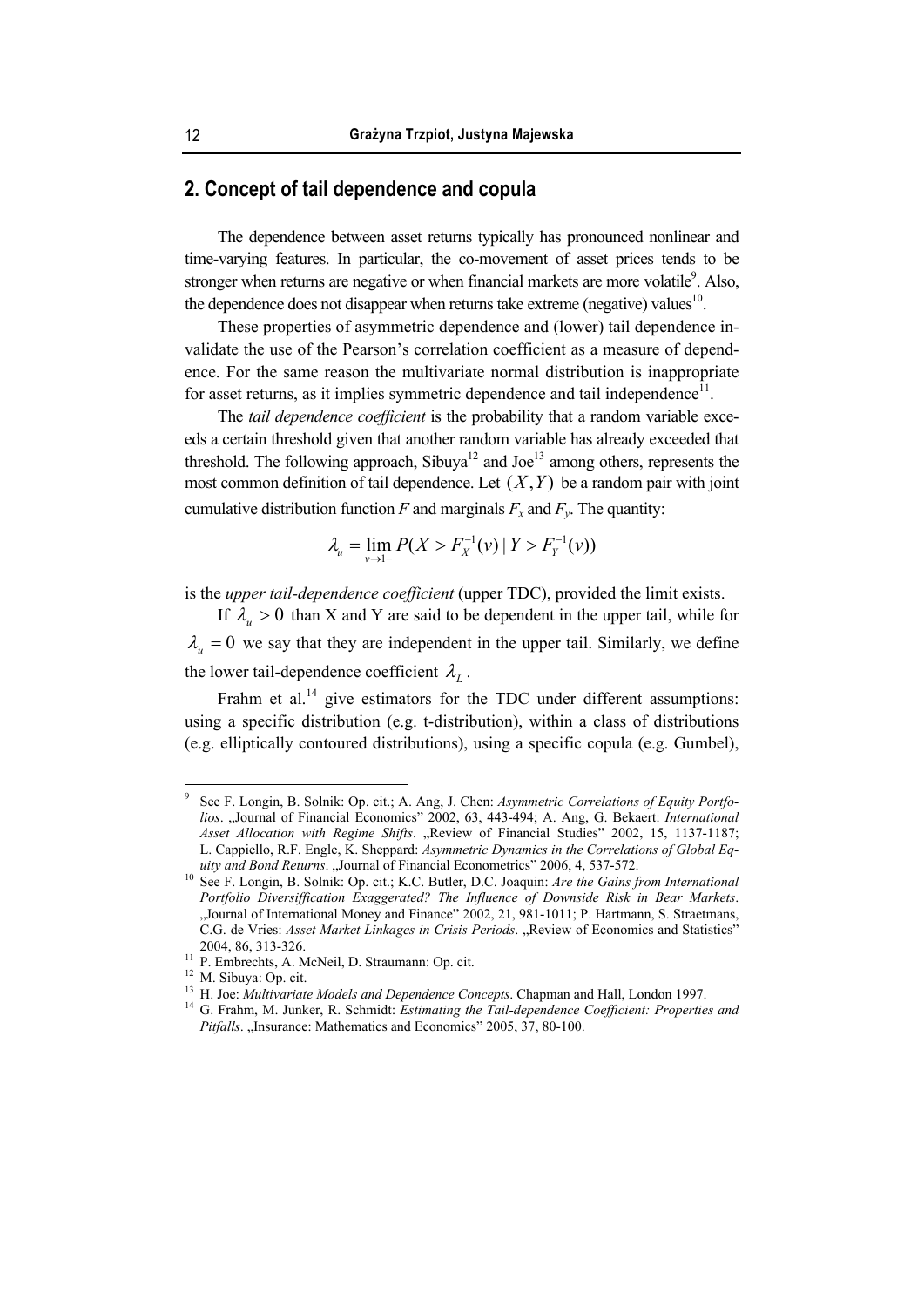within a class of copulae (e.g. Archimedean) or a nonparametric estimation (without any parametric assumption). The authors compare the performance of the different estimators for different cases: whether the assumption is true or wrong and whether there is tail dependence or not. It turns out that some of the estimators perform well if there is tail dependence but bad if there is not. In practical applications, one will never know which copula model is the correct one. The estimation can only be under misspecification.

In recent years, copula functions have become a popular tool for describing nonlinear dependence between asset returns. Copulas separate the dependence structure from the marginal distributions and allow for a great deal of exibility in the construction of an appropriate multivariate distribution for returns. So now we write the TDC via the notion of copula, introduced by Sklar<sup>15</sup>.

A copula *C* is a cumulative distribution function whose margins are uniformly distributed on [0, 1]. The joint distribution function  $F$  of any random pair  $(X, Y)$  can be represented as (refer to Joe and Nelsen $16$  for more information on copulas):

$$
F(x) = C(F_X(x), F_Y(y)).
$$

The coefficient of upper tail dependence can be written in terms of copula:

$$
\lambda_U = \lim_{\nu \to 1^-} \frac{1 - 2\nu + C(\nu, \nu)}{1 - \nu}.
$$

Analogously, we have:

 $\overline{a}$ 

$$
\lambda_L = \lim_{\nu \to o^+} \frac{C(\nu, \nu)}{\nu}.
$$

A copula is useful because it can be used to analyze the dependence structure of variables in a multivariate distribution.

Some commonly used copulas in economics and finance include: the bivariate Gaussian copula, the student-t copula, the Gumbel copula, the Clayton copula and the Symmetrized Joe-Clayton (SJC) copula. Difficulties in selecting a copula model, brings us to the important issue of testing for tail dependence.

<sup>&</sup>lt;sup>15</sup> A. Sklar: *Fonctions de répartition à n dimensions et leurs marges*. Publications de l'Institut de Statistique de l'Université de Paris, 1959, 8, 229-231. 16 H. Joe: Op. cit.; R.B. Nelsen: *An Intoduction to Copulas*. Springer, New York 2006.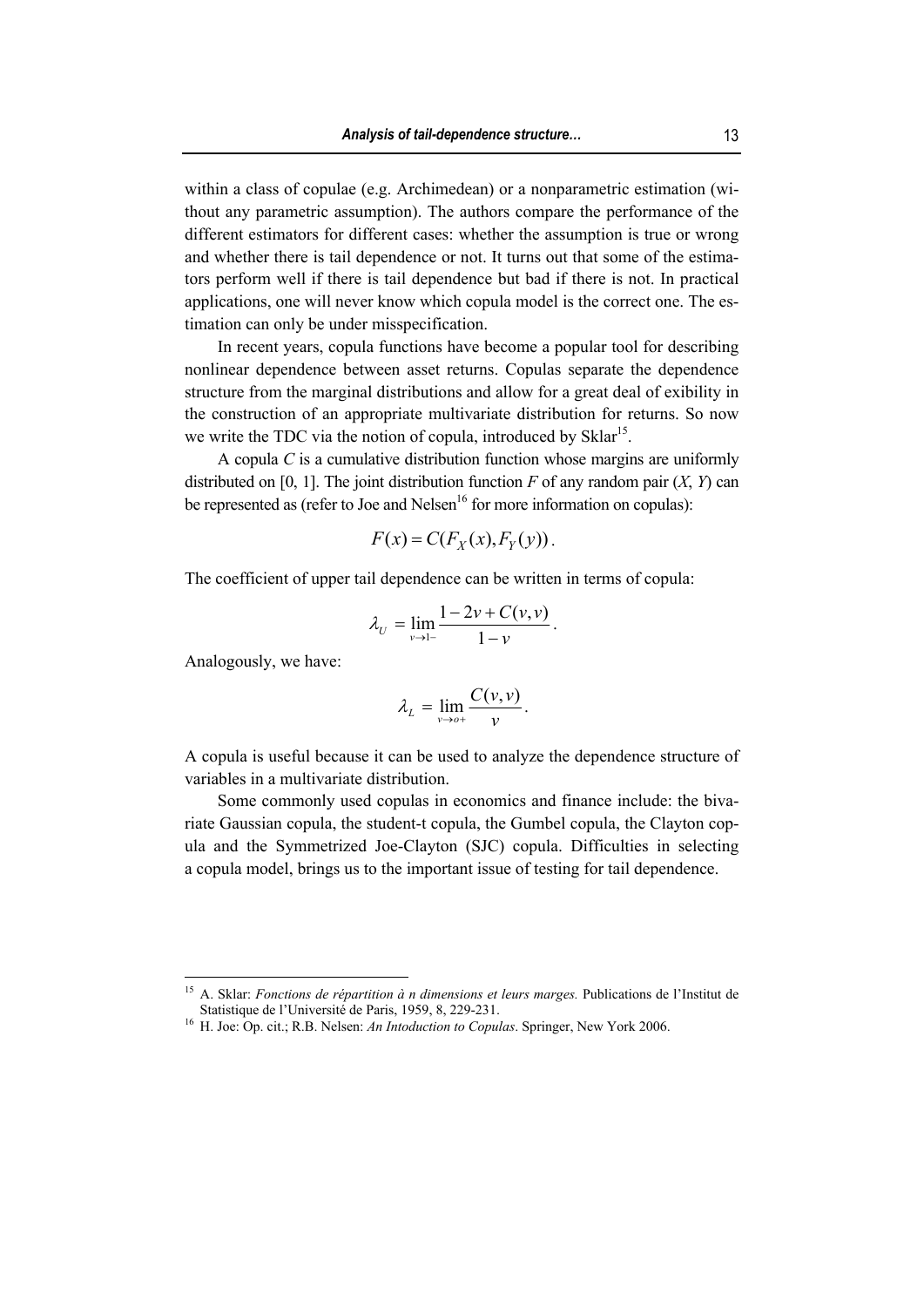### **3. Testing for tail dependence**

The concept of tail dependence represents the current standard to describe the amount of extremal dependence. While Extreme Value Theory allows for constructing estimators of the tail dependence coefficient, tests for tail independence are indispensable when working with tail dependence, since all estimators of the *tail dependence coefficient* are strongly misleading when the data does not stem from a tail dependence setting.

One of the most interesting approach for testing for tail dependence is given in Falk and Michel<sup>17</sup>. They prove the following theorem:

*With*  $c \rightarrow 0$ , we have uniformly for  $t \in [0,1]$ :

$$
P(X+Y > ct \mid X+Y > c) = \begin{cases} t^2; & \text{there is no tail dependence} \\ t; & \text{else} \end{cases}.
$$

Using this theorem, Falk and Michel proposed four different tests for tail dependence, which can be grouped into two different classes: a Neymann-Pearson test (NP) and three goodness of fit tests: Fisher's  $\kappa$ , Kolmogorov-Smirnov and  $\chi^2$ .

In the latter class, the Komolgorov-Smirnov test (KS) turns out to be the best in the simulation study by Falk and Michel<sup>18</sup>. An examination of the power of the extreme-value dependence tests was made by Trzpiot and Majewska<sup>19</sup>. In order to examine this issue they carried out Monte Carlo experiments. Results showed the highest power of Neyman-Pearson and Kolmogorov-Smirnov (KS) tests and the lowest power of the chi-square test. Therefore, in the following, only KS test is described.

Assume we have a random sample  $(X_1, ..., X_n)$   $(Y_1, ..., Y_n)$  of independent copies of  $(X, Y)$ . The marginal distribution is assumed to be reverse exponential (i.e.  $F(x,0) = F(0, x) = \exp(x)$ ). Fix a threshold  $c < 0$  and consider only those observations  $X_i + Y_j$  from the sample that satisfy  $X_i + Y_j > c$  and they are denoted by  $C_1, C_2, ..., C_{K(n)}$  in the order of their outcome. Then  $C_i < c$ ,  $i = 1, 2, \ldots$  are *iid* with common distribution function  $F_c$ , if *c* is large enough and

<sup>&</sup>lt;sup>17</sup> M. Falk, R. Michel: *Testing for Tail Independence in Extreme Value Models.* "Annals of the Institute of Statistical Mathematics" 2006, 58, 261-290.<br><sup>18</sup> Ibid.

<sup>19</sup> G. Trzpiot, J. Majewska: *Tail Independence in Extreme Value Models – An Application for East*  and Central Europe Stock Exchange Markets. "Badania Operacyjne i Decyzje" 2012, nr 1, Oficyna Wydawnicza Politechniki Wrocławskiej, Wrocław.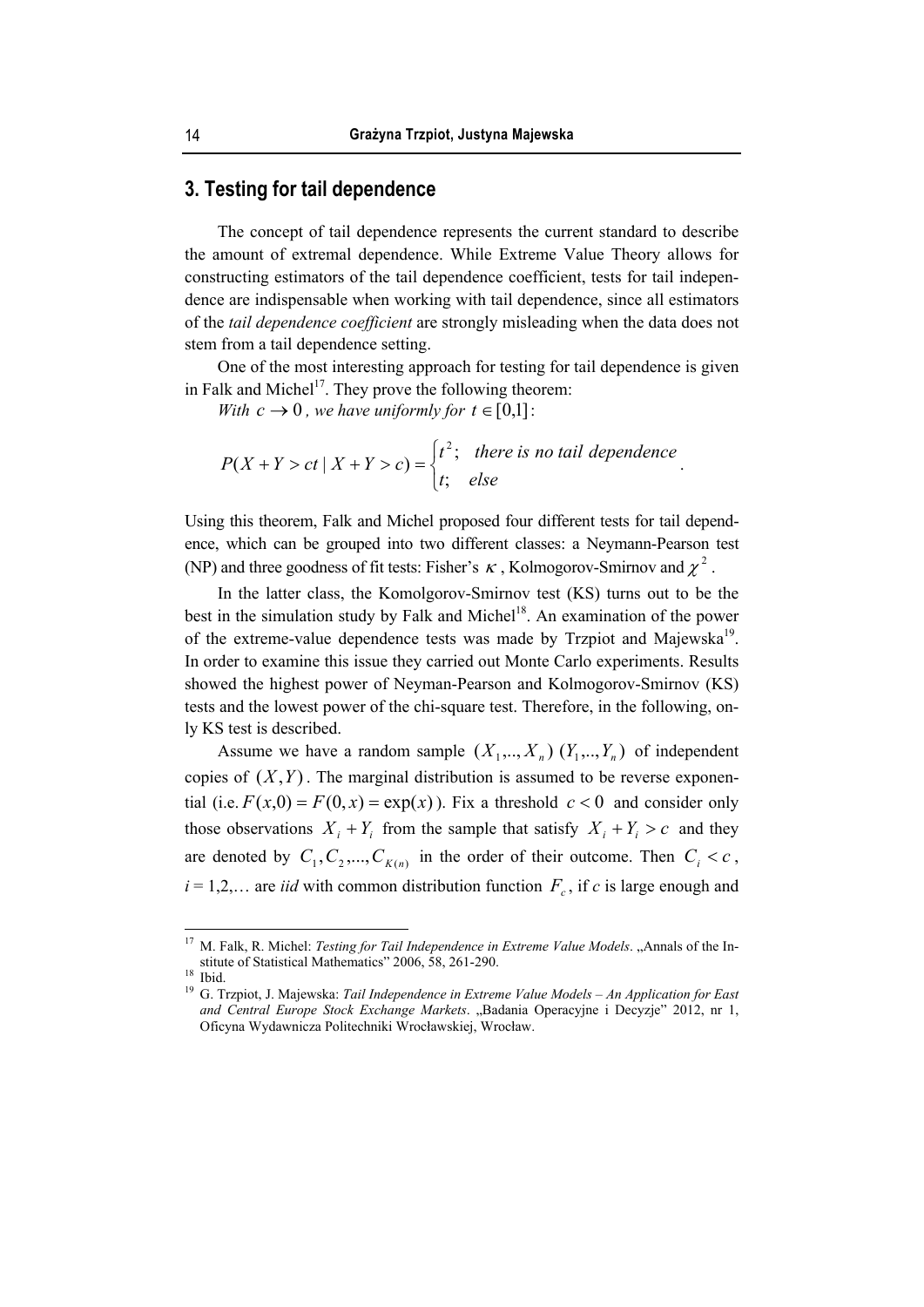they are independent of  $K(n)$  (which is binomial  $B(n,q)$  – distributed with  $q = 1 - (1 - c) \exp(c)$ .

Let's define:

$$
V_i := C_i / c, i=1,2,\ldots
$$

and:

 $\overline{a}$ 

$$
U_i := F_c(C_i/c) = (1 - (1 - C_i) \exp(C_i))/(1 - (1 - c) \exp(c)), \ \forall i \in \{1, \dots m\}
$$

and assume that  $K(n) = m > 0$ . Denote  $F_m(t) = \frac{1}{m} \sum I_{[0,t]} U_i$ *m i*  $\hat{F}_m(t) = \frac{1}{m} \sum_{i=1}^{n} I_{[0,t]} U_i$ 1  $\hat{F}_m(t) = \frac{1}{N} \sum_{i=1}^{m} I_{[0,t]} U_i$  the empirical cumulative distribution function of  $U_i$ ,  $i = 1, \dots, m$ . The Kolmogorov test statistic is then:

$$
T_{KS} := \frac{1}{m} \sup_{t \in [0,1]} \left| \hat{F}_m(t) - t \right|.
$$

The approximate *p*-value is  $p_{KS} = 1 - K(T_{KS})$ , where *K* is the cumulative distribution function of the Kolmogorov distribution<sup>20</sup> (evaluating Kolmogorov's distribution). According to a rule of thumb given by the authors: for  $m > 30$ , tail independence is rejected if  $T_{KS} > c_{0.05} = 1,36$ .

## **4. Results for the dependence structure – empirical analysis**

For the empirical analysis we use daily series of four indices from Central and East Europe stock exchange markets, namely Polish WIG20, Hungarian BUX, Russian RTS, Czech PX50. Data for the period October 26th 2009 to March 29th 2012. Data were obtained from the stock exchanges websites. The data represent only trading days, all official holidays have been eliminated from data. All the calculations were made in R project.

Dependence structure examination procedure is proceeded in the four steps.

1. First look at dependence (with conventional measure)

Now we consider the results of dependence between each pair of stock returns. The well known Spearman's  $\rho$  and Kendall's  $\tau$  rank correlation coeffi-

<sup>&</sup>lt;sup>20</sup> See G. Marsaglia, W.W. Thang, J. Wang: *Evaluating Kolmogorov's Distribution*. "Journal of Statistical Software", 8, 1-4.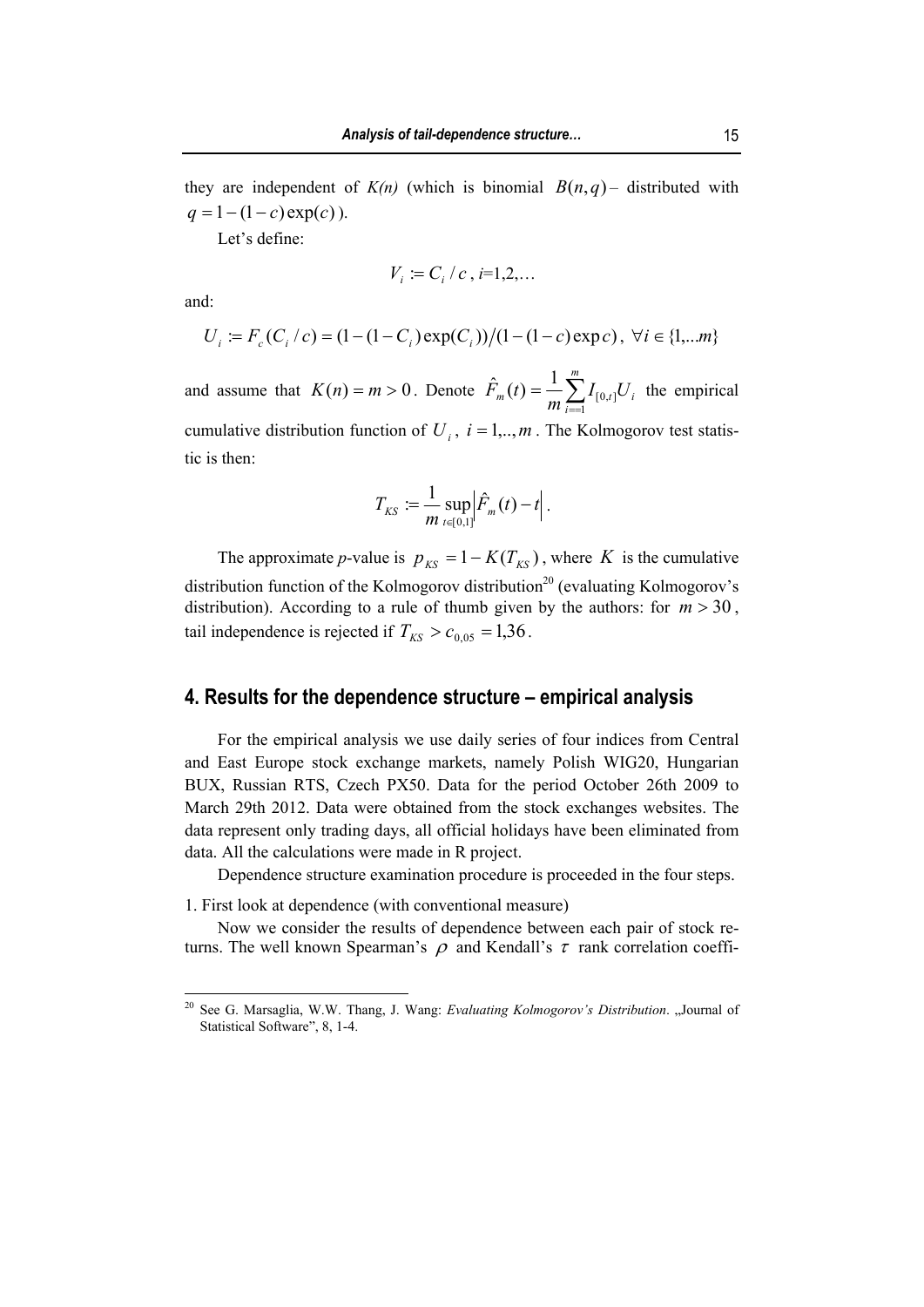cients provide alternative nonparametric measures of dependence between variables that, unlike the simple correlation coefficient, do not require a linear relationship between the variables. For this reason they are commonly studied with copula models. According to the conventional measure of dependence – Kendall's rank correlation the weekness rank correlation is between RTX and PX50.

#### 2. Getting a sense of dependence structure

In order to get a sense of the dependence structure in the data, following Knight, Lizieri and Satchel<sup>21</sup>, we calculate an empirical copula table. To do this, we first rank the pairs of return series in ascending order and then we divide each series evenly into 6 bins. The choice of 6 bins is purely ad hoc. Bin 1 includes the observations with the lowest values and bin 6 includes observations with the highest values. Viewed this way, we would be able find out whether lower returns in one stock market are associated with lower returns in another stock market. Thus, we count the numbers of observations that are in cell *(i, j*) i.e. the frequency of each pair in the 6x6 matrix.

The dependence information we can obtain from the frequency table is as follows:

- ‒ if the two series are perfectly positively correlated, most observations lie on the diagonal connecting the upper-left corner and the lower- right corner,
- ‒ if they are independent, then we would expect that the numbers in each cell are about the same,
- ‒ if the series are perfectly negatively correlated, most observations should lie on the diagonal connecting the upper-right corner and the lower- left corner,
- ‒ if there is positive lower tail dependence between the two series, we would expect that more observations in cell (1,1),
- ‒ if positive upper tail dependence exists, we would expect large number in cell (6,6).

Table 1

|       | 36 | 21     | 28     | 10 |    |
|-------|----|--------|--------|----|----|
|       | 52 | $\sim$ | 26     | 20 |    |
| 26    | 27 |        | $\sim$ | 17 |    |
| 10    | 34 | 39     | 22     | 12 | 28 |
| າາ    | 25 |        | າາ     | 34 |    |
| $1 -$ |    | $\sim$ |        | 30 |    |

Joint frequency table for pair of stock return: WIG20 and PX50

<sup>21</sup> J. Knight, C. Lizieri, S. Satchell: *Diversification When It Hurts? The Joint Distribution of Real Estate and Equity Markets. "Journal of Property Research" 2006, 309-323.*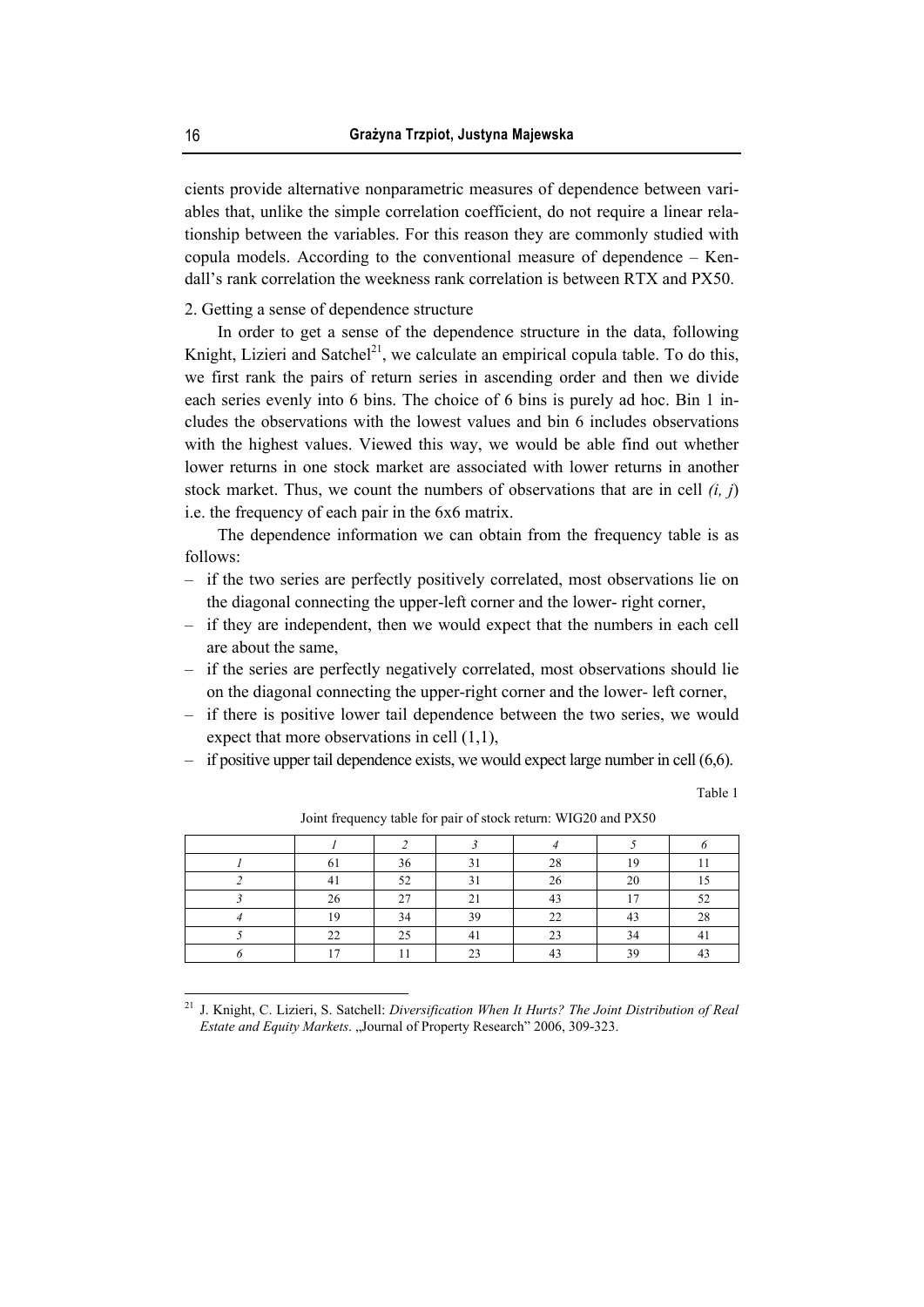Table 1 shows the dependence structure for real returns between WIG20 and PX50, as an example. Cell  $(1,1)$  has a joint frequency of 61, which means that out of 186 observations, there are 61 occurrences when both the FeDex and UPS returns lie in their respective lowest 6th percentiles  $(1/6<sup>th</sup>$  quantile). This number is the largest among all cells, and it is much bigger than numbers in other cells, pointing to evidence of lower tail dependence. There are 43 occurrences in cell (6,6), which is not apparently larger than other cells, indicating no or not strong evidence of upper tail dependence. Clearly, the table shows evidence of asymmetric tail dependence.

#### 3. Testing significance of tail dependence

We estimate and test for asymmetric tail dependence between all pairs returns.

First, we select a flexible copula function to model the joint distribution of the each pair of returns. Because of empirical evidence of asymmetric tail proper selection is SJC copula<sup>22</sup>. SJC copula allows for both asymmetric upper and lower tail dependence and symmetric dependence as a special case. It is defined as:

$$
C_{SC}(u, v | \lambda_u, \lambda_l) = 0.5 \cdot (C_{JC}(u, v | \lambda_u, \lambda_l) + C_{JC}(1 - u, 1 - v | \lambda_u, \lambda_l) + u + v + 1),
$$

where:

 $\overline{a}$ 

 $C_{\text{JC}}(u, v \mid \lambda_u, \lambda_l) = 1 - (1 - \{[1 - (1 - u)^k]^{-r} + [(1 - v)^k]^{-r} - 1\}^{-1/r})^{1/k}$ and  $k = 1/\log_2(2 - \lambda_i)$ ,  $\gamma = -1/\log_2(\lambda_i)$ ,  $\lambda_i \in (0,1)$ ,  $\lambda_i \in (0,1)$ .

Then we compute for all  $(i, j)$   $(i, j = 1,...6)$  pairs of returns the upper and lower tail dependence coefficients using the copulas parameters estimates (table 2 and table 3). We also employed KS test for tail dependence.

Table 2

|             | <b>WIG20</b> | <b>BUX</b> | <b>RTS</b> | <b>PX50</b> |
|-------------|--------------|------------|------------|-------------|
| WIG20       |              |            |            |             |
| <b>BUX</b>  | $0,2972*$    |            |            |             |
| <b>RTS</b>  | 0,1399*      | $0,3248*$  |            |             |
| <b>PX50</b> | $0,5010*$    | $0,1355*$  | $0.1173*$  |             |

Lower Tail Dependence Coefficients

Note: \* indicates significance at 5% level.

<sup>&</sup>lt;sup>22</sup> A.J. Patton: *Modelling Asymmetric Exchange Rate Dependence*. "Internationl Economic Review" 2006, Vol. 47, No. 2, 527-556.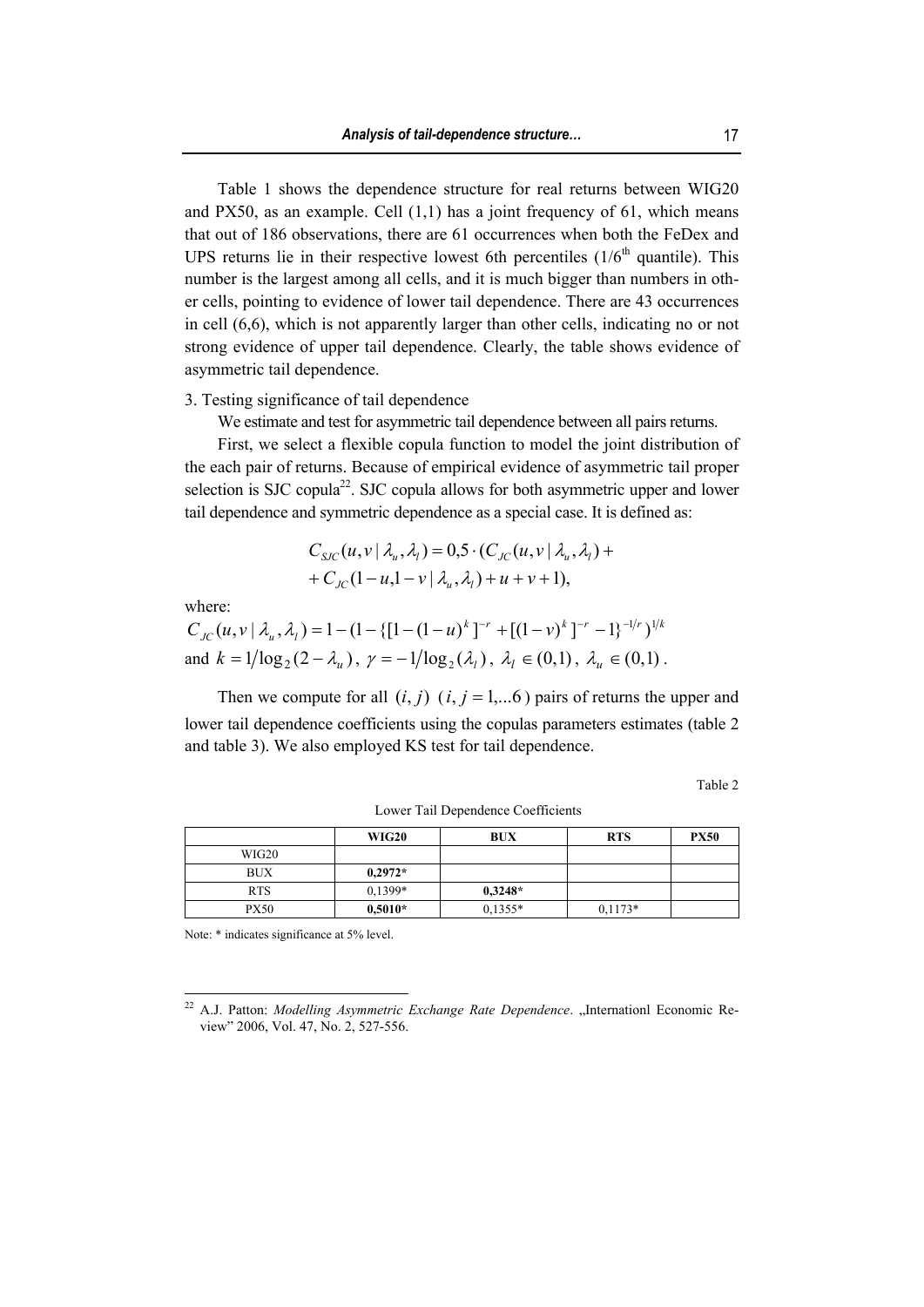Table 3

|            | WIG20     | <b>BUX</b> | <b>RTS</b> | <b>PX50</b> |  |  |  |  |  |
|------------|-----------|------------|------------|-------------|--|--|--|--|--|
| WIG20      |           |            |            |             |  |  |  |  |  |
| <b>BUX</b> | $0.1594*$ |            |            |             |  |  |  |  |  |

PX50 **0,4932\* 0**,1156\* **0**,1265\*

Upper Tail Dependence Coefficients

Note: \* indicates significance at 5% level.

The most important conclusions are:

RTS 0,0502 **0,2276\*** 

- ‒ existence of dependence between Poland-Czech, Poland-Hungary stock markets (the strongest between Poland-Czech),
- ‒ Polish, Czech and Hungarian equity markets are dependent on the Russian market (as the largest financial market in consideration),
- ‒ significant lower and upper tail dependence between indexes listed on European stock exchanges,
- ‒ insignificant upper tail dependence between Polish and Russian indexes this implies that the these indexes are more dependent during extreme downturns than during extreme upturns of the these markets.

# **Conclusions**

In this paper we examined the extreme co-movements between stock returns of indexes from Central and East Europe stock exchange markets using the copula approach. This method of studying dependence is useful because it can be used to study not only the degree of dependence among random variables, such as asset prices, but also their structure of dependence, including asymmetric dependence in the tails of their joint distribution. Our empirical results point to strongest and significant asymmetric tail dependence between stock returns in Europe with the lower tail dependence being significantly greater than upper tail dependence. Our results insignificant upper tail dependence between Polish and Russian indexes.

## **References**

- Ané T., Kharoubi C.: *Dependence Structure and Risk Measure*. "Journal of Business" 2003, 76, 411-438.
- Ang A., Bekaert G.: *International Asset Allocation with Regime Shifts*. "Review of Financial Studies" 2002, 15, 1137-1187.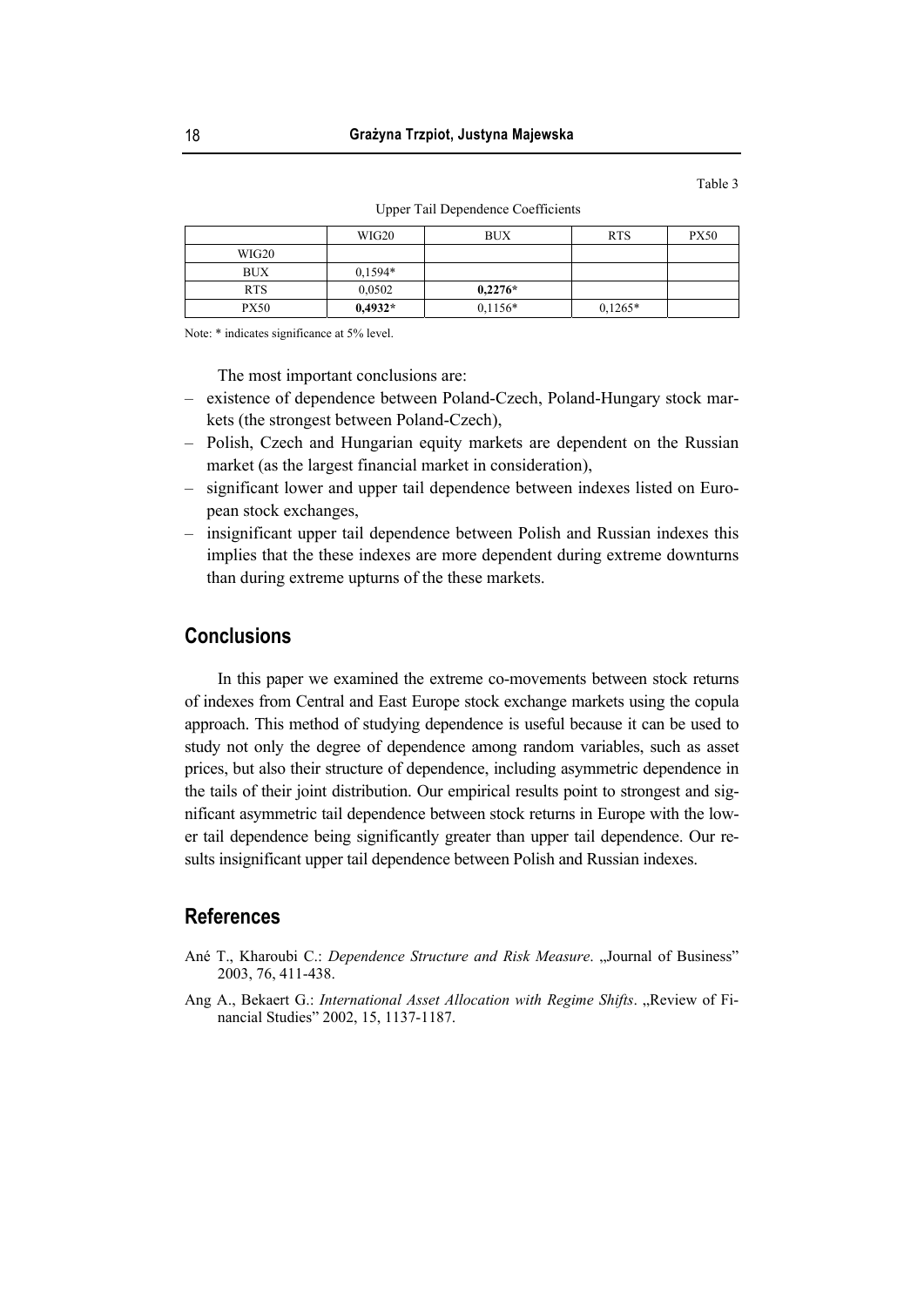- Ang A., Chen J.: *Asymmetric Correlations of Equity Portfolios*. "Journal of Financial Economics" 2002, 63, 443-494.
- Butler K.C., Joaquin D.C.: *Are the Gains from International Portfolio Diversiffication Exaggerated? The Influence of Downside Risk in Bear Markets*. "Journal of International Money and Finance" 2002, 21, 981-1011.
- Campbell R., Koedijk K., Kofman P.: *Increased Correlation in Bear Markets*. "Financial Analysts Journal" 2002, Jan-Feb, 87-94.
- Cappiello L., Engle R.F., Sheppard K.: *Asymmetric Dynamics in the Correlations of Global Equity and Bond Returns.* "Journal of Financial Econometrics" 2006, 4, 537-572.
- Coles S.: *An Introduction to Statistical Modeling of Extreme Values*. Springer, Berlin 2001.
- Embrechts P., McNeil A., Straumann D.: *Correlation and Dependency in Risk Management: Properties and Pitfalls*. In: *Risk Management: Value at Risk and Beyond*. Ed. M.A.H. Dempster. Cambridge University Press, 2002, 176-223.
- Falk M., Michel R.: *Testing for Tail Independence in Extreme Value Models.* "Annals of the Institute of Statistical Mathematics" 2006, 58, 261-290.
- Frahm G., Junker M., Schmidt R.: *Estimating the Tail-dependence Coefficient: Properties and Pitfalls.* "Insurance: Mathematics and Economics" 2005, 37, 80-100.
- Frank M.J.: *On the Simultaneous Associativity of*  $F(x,y)$  *and*  $xyF(x,y)$ *.* "Aequationes Mathematicae" 1979, 19, 194-226.
- Haan L. de, Resnick S.I.: *Limit Theory for Multivariate Sample Extremes.* "Z. Wahrsch. Verw. Gebiete" 1977, 40, 317-337.
- Hartmann P., Straetmans S., De Vries C.G.: *Asset Market Linkages in Crisis Periods*. "Review of Economics and Statistics" 2004, 86, 313-326.
- Joe H.: *Multivariate Models and Dependence Concepts*. Chapman and Hall, London 1997.
- Karolyi G.A., Stulz R.M.: *Why Do Markets Move Together? An Investigation of U.S.-* Japan Stock Return Comovements. "Journal of Finance" 1996, 51(3), 951-986.
- Knight J., Lizieri C., Satchell S.: *Diversification When It Hurts? The Joint Distribution of Real Estate and Equity Markets*. "Journal of Property Research" 2006, 309-323.
- Longin F., Solnik B.: *Extreme Correlation of International Equity Markets.* "Journal of Finance" 2001, 56, 649-676.
- Malevergne Y., Sornette D.: *Investigating Extreme Dependencies. Extreme Financial Risks (From Dependence to Risk Management)*. Springer, Heidelberg 2006.
- Marsaglia G., Thang W.W., Wang J.: *Evaluating Kolmogorov's Distribution*. "Journal of Statistical Software", 8, 1-4.
- Nelsen R.B.: *An Intoduction to Copulas*. Springer, New York 2006.
- Patton A.J.: *Modelling Asymmetric Exchange Rate Dependence*. "Internationl Economic Review" 2006, Vol. 47, No. 2, 527-556.
- Sibuya M.: *Bivariate Extreme Statistics I.* "Annals of Institute of the Statistical Mathematics" 1960, 11, 195-210.